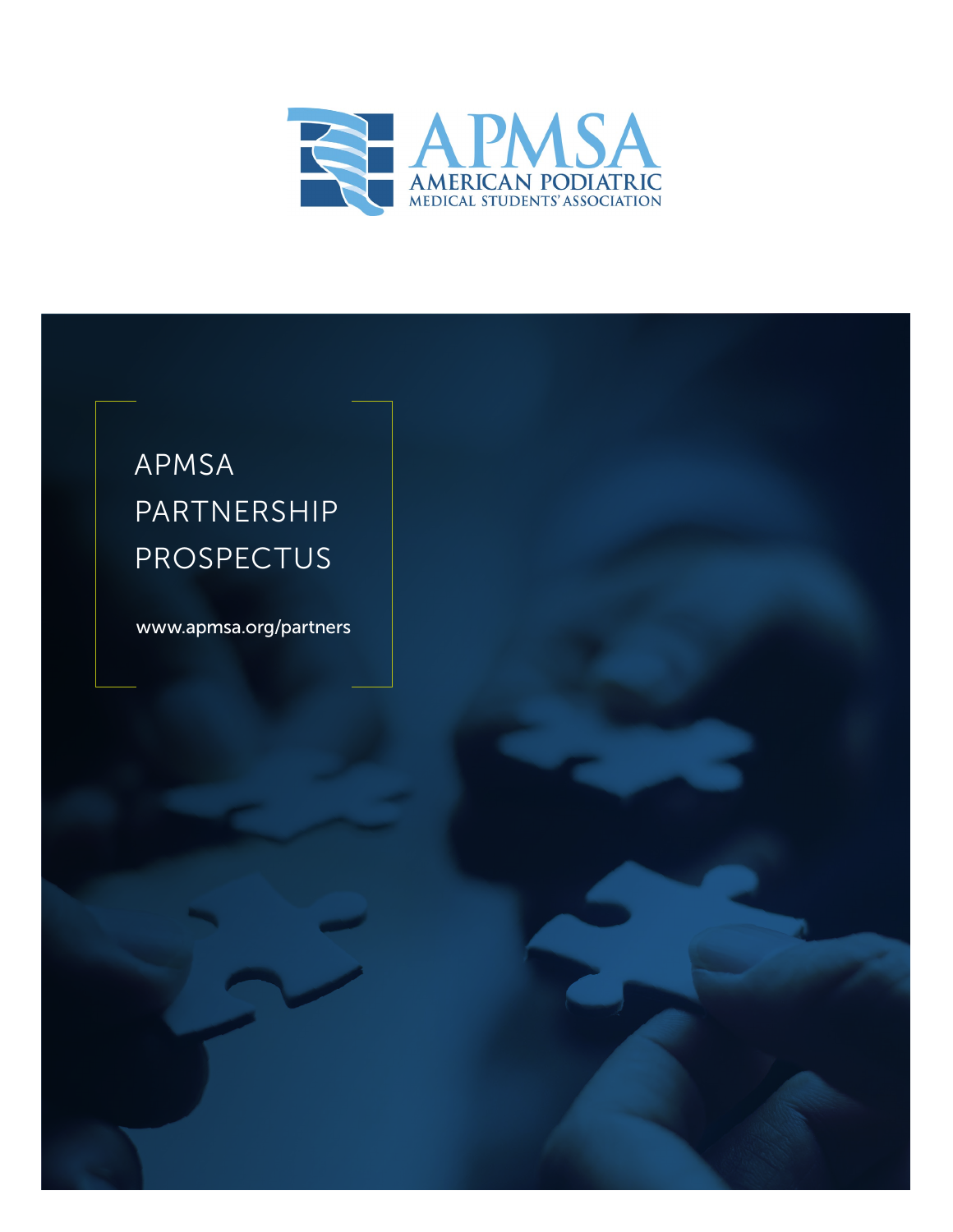#### PARTNERSHIP PROGRAM & SPONSORSHIPS

The American Podiatric Medical Students' Association (APMSA) is the only national organization representing the collective interests of more than 2,400 podiatric medical student members. Founded in 1954, APMSA protects and advances the rights, interests, and welfare of all podiatric medical students across the country.

Organizations are invited to support APMSA's mission and student membership through our partnership program. A partnership with APMSA is your organization's opportunity to build strong relationships and brand awareness with the future leaders in the podiatric medical community. The collaboration gives your organization the ability to deliver your message directly to podiatric medical students across all nine podiatric medical schools in the United States.

APMSA's Partnership Program is a mutually beneficial partnership between corporations, organizations, alumni, podiatry groups who strive to enhance the educational process and experience of podiatric medical students. APMSA Partners understand that students are the future of the profession and support student education and professional development.

Year round, APMSA's Partners are instrumental in funding a variety of APMSA's educational programs from hands-on workshops and labs to sessions aimed at strengthening students' leadership skills and real-world practice management knowledge. Partners help fund APMSA's valuable travel, research, and education and service grants awarded to students each year. The Partnership Program also offsets the costs of APMSA's popular Academic & Athletic Conference which brings students from across the country together to promote exceptional educational experiences and to foster student and partner networking and fellowship.

We have much to gain by working together to support students, highlight your organization, and advance the practice of podiatric medicine. Should you have any questions regarding the information contained in this prospectus or to become a partner or sponsor, please contac[t us at info@apmsa.org](mailto:info%40apmsa.org?subject=)  or 651-927-2955.

Sincerely,

Marit Sivertson, JD apmsa executive director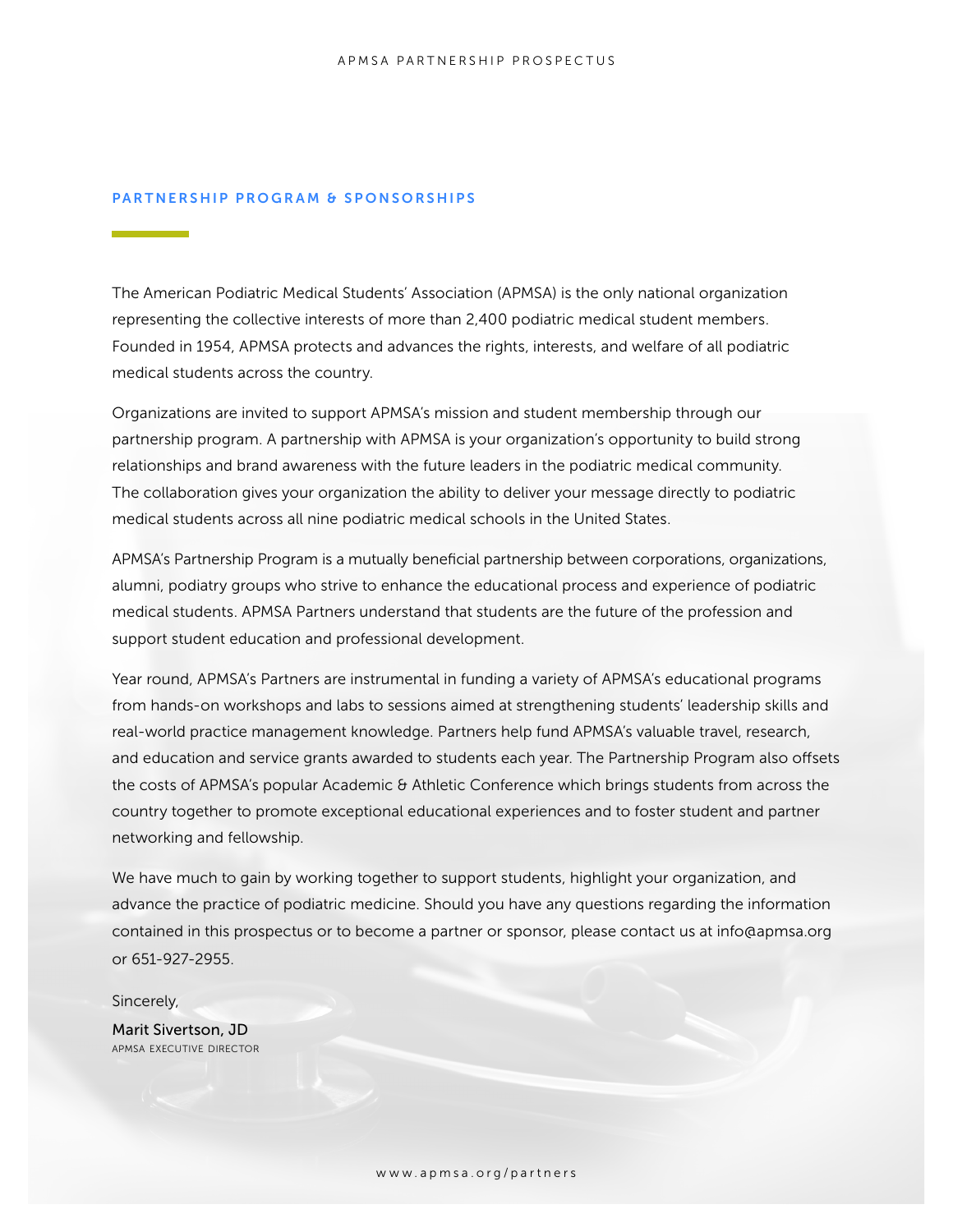#### PARTNERSHIP PROGRAM

 $\mathcal{O}(\mathcal{O}_\mathcal{O})$  . The set of  $\mathcal{O}(\mathcal{O}_\mathcal{O})$ 

| <b>BENEFITS</b>                                                                                                            | <b>VISIONARY</b><br>\$50,000                   | <b>ADVOCATE</b><br>\$25,000                                       | <b>AMBASSADOR</b><br>\$10,000             |
|----------------------------------------------------------------------------------------------------------------------------|------------------------------------------------|-------------------------------------------------------------------|-------------------------------------------|
| Onsite events held at podiatric medical schools of your choosing<br>coordinated by APMSA                                   | $\sim$<br>9 SCHOOLS                            | $\sim$<br>4 SCHOOLS                                               | $\bullet$<br>1 SCHOOL                     |
| Webinars coordinated by APMSA                                                                                              | $\sim$<br>2 WEBINARS                           | $\bullet$<br>1 WEBINAR                                            |                                           |
| Travel grants awarded annually to APMSA students in your<br>organization's name                                            | $\blacktriangledown$<br><b>4 TRAVEL GRANTS</b> | $\left( \bigtriangledown \right)$<br>2 TRAVEL GRANTS              |                                           |
| Opportunity to address the entire APMSA House of Delegates annually                                                        | Ø                                              | Ø                                                                 |                                           |
| Meeting annually with the APMSA Board of Trustees                                                                          | $\blacktriangledown$<br>2 MEETINGS             | $\left( $<br>1 MEETING                                            |                                           |
| Recognition as a Partner at the APMSA orientation for new incoming<br>first year students at all podiatric medical schools | <b>VISIONARY PARTNER</b><br><b>RECOGNITION</b> | $\overline{\mathbf{v}}$<br>ADVOCATE PARTNER<br><b>RECOGNITION</b> | AMBASSADOR PARTNER<br><b>RECOGNITION</b>  |
| Recognition as a Sponsor of the Academic & Athletic Conference                                                             | <b>DIAMOND SPONSOR</b><br><b>RECOGNITION</b>   | PLATINUM SPONSOR<br><b>RECOGNITION</b>                            | <b>GOLD SPONSOR</b><br><b>RECOGNITION</b> |
| Complimentary exhibit booth at the Academic & Athletic Conference                                                          | $\checkmark$<br>PREMIERE EXHIBIT BOOTH         | $\left( \bigtriangledown \right)$                                 | $\blacktriangledown$                      |
| Speaking opportunity at the Academic & Athletic Conference                                                                 | $\sim$                                         | $\left( \bigtriangledown \right)$                                 |                                           |
| All Academic & Athletic Conference attendees receive tote<br>bag with marketing piece(s) and giveaway(s) as noted          | MULTIPLE MARKETING<br>PIECES AND GIVEAWAYS     | 1 MARKETING PIECE<br>AND 1 GIVEAWAY                               | <b>1 MARKETING PIECE</b>                  |
| Feature articles in APMSA's Footnotes digital magazine                                                                     | 2 ARTICI FS<br><b>INCLUDING VIDEO</b>          | $\left( \bigtriangledown \right)$<br>1 ARTICLE                    |                                           |
| Advertisement in each quarterly edition of APMSA's<br>Footnotes digital magazine                                           | <b>FULL PAGE AD</b>                            | $\left( \bigtriangledown \right)$<br><b>HALF PAGE AD</b>          | <b>HALF PAGE AD</b>                       |
| Subscription to each quarterly edition of APMSA's Footnotes<br>digital magazine                                            | $\mathcal{S}$                                  | $\left( \bigtriangledown \right)$                                 | $\blacktriangledown$                      |
| Coordinated e-blasts sent to all APMSA members                                                                             | MONTHLY E-BLASTS                               | <b>QUARTERLY E-BLASTS</b>                                         | <b>BIANNUAL E-BLASTS</b>                  |
| Coordinated social media posts across APMSA's platforms                                                                    | <b>MONTHLY POSTS</b>                           | $\checkmark$<br><b>BIMONTHLY POSTS</b>                            | <b>QUARTERLY POSTS</b>                    |
| Recognition as a Partner on APMSA's website with organization<br>description and link to your website                      | <b>VISIONARY PARTNER</b><br><b>RECOGNITION</b> | $\checkmark$<br>ADVOCATE PARTNER<br><b>RECOGNITION</b>            | AMBASSADOR PARTNER<br><b>RECOGNITION</b>  |
| Use of APMSA's special partner logo on your website and<br>collateral marketing material with approval by APMSA            |                                                | $\checkmark$                                                      |                                           |

\*PARTNERSHIP PACKAGES CAN BE TAILORED TO MEET THE GOALS AND NEEDS OF YOUR ORGANIZATION.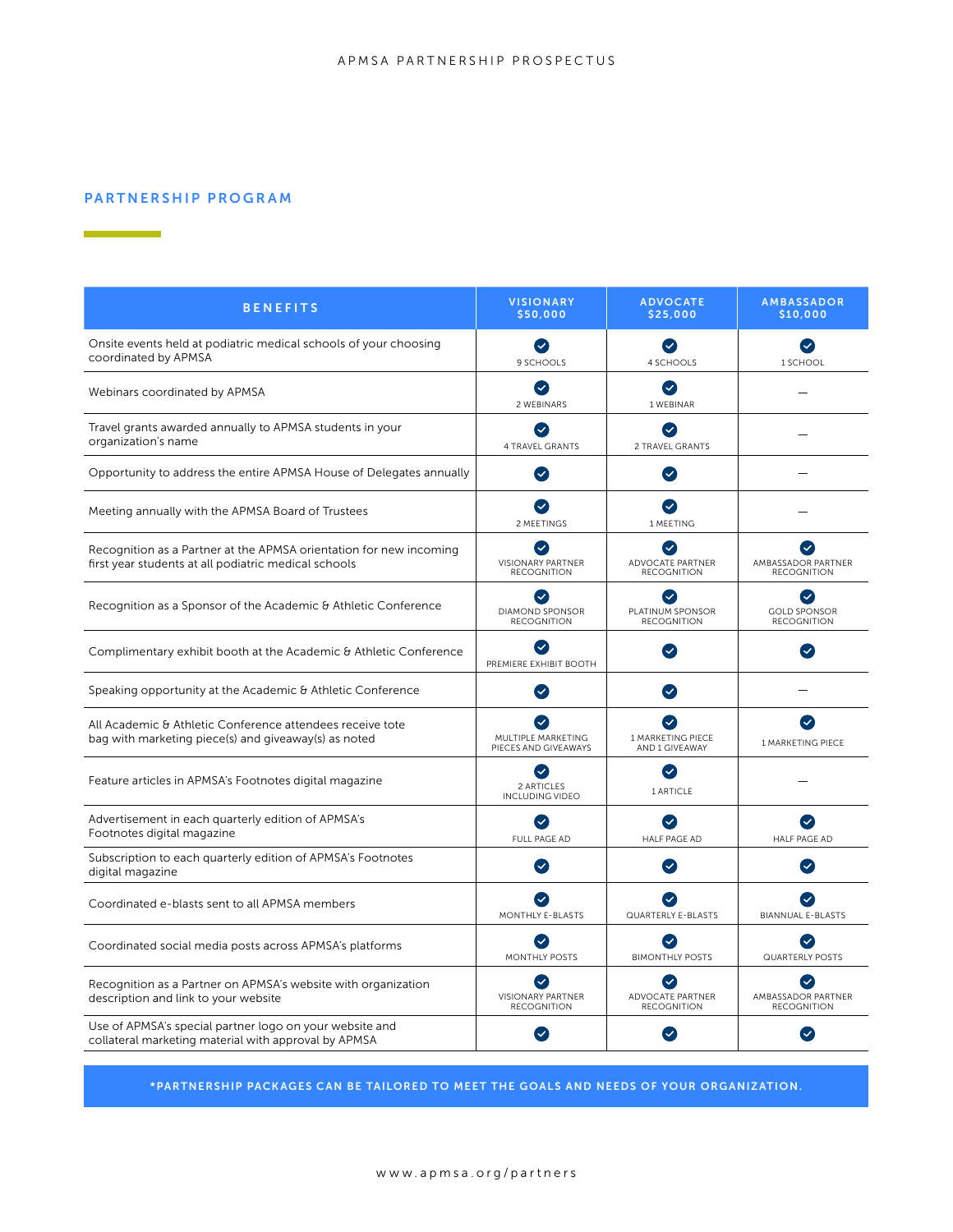#### INDIVIDUAL SPONSORSHIPS

### APMSA HOUSE OF DELEGATES

#### BREAKFAST OR LUNCH — \$5,000

- 10-minute presentation
- Marketing material at tables
- Signage

#### RECEPTION — \$5,000

- 10-minute presentation
- Marketing material at tables
- Signage

#### AWARDS DINNER — \$5,000

- 10-minute presentation
- Marketing material at tables
- Signage

#### JACKETS - \$2,500 + COST OF JACKETS

- Provided to APMSA HOD Graduating Class
- Logo on jackets

#### YETI TUMBLERS - \$2,500 + COST OF YETIS

- Provided to APMSA HOD First Year Class
- Logo on tumblers

## APMSA ACADEMIC & ATHLETIC CONFERENCE

# BASKETBALLS — \$2,500 + COST OF BASKETBALLS

- Logo on basketballs
- BASKETBALL JERSEYS \$2,500 + COST OF JERSEYS
- Logo on jerseys

EXHIBIT SPACE — \$2,000

TOTE BAGS — \$2,500 + COST OF BAGS

• Logo on bags

TOTE BAG INSERT — \$500

• Insert provided by sponsor

# FOOTNOTES DIGITAL MAGAZINE ADVERTISING

FULL PAGE + VIDEO — \$1,000/EDITION

FULL PAGE — \$750/EDITION

HALF PAGE — \$500/EDITION